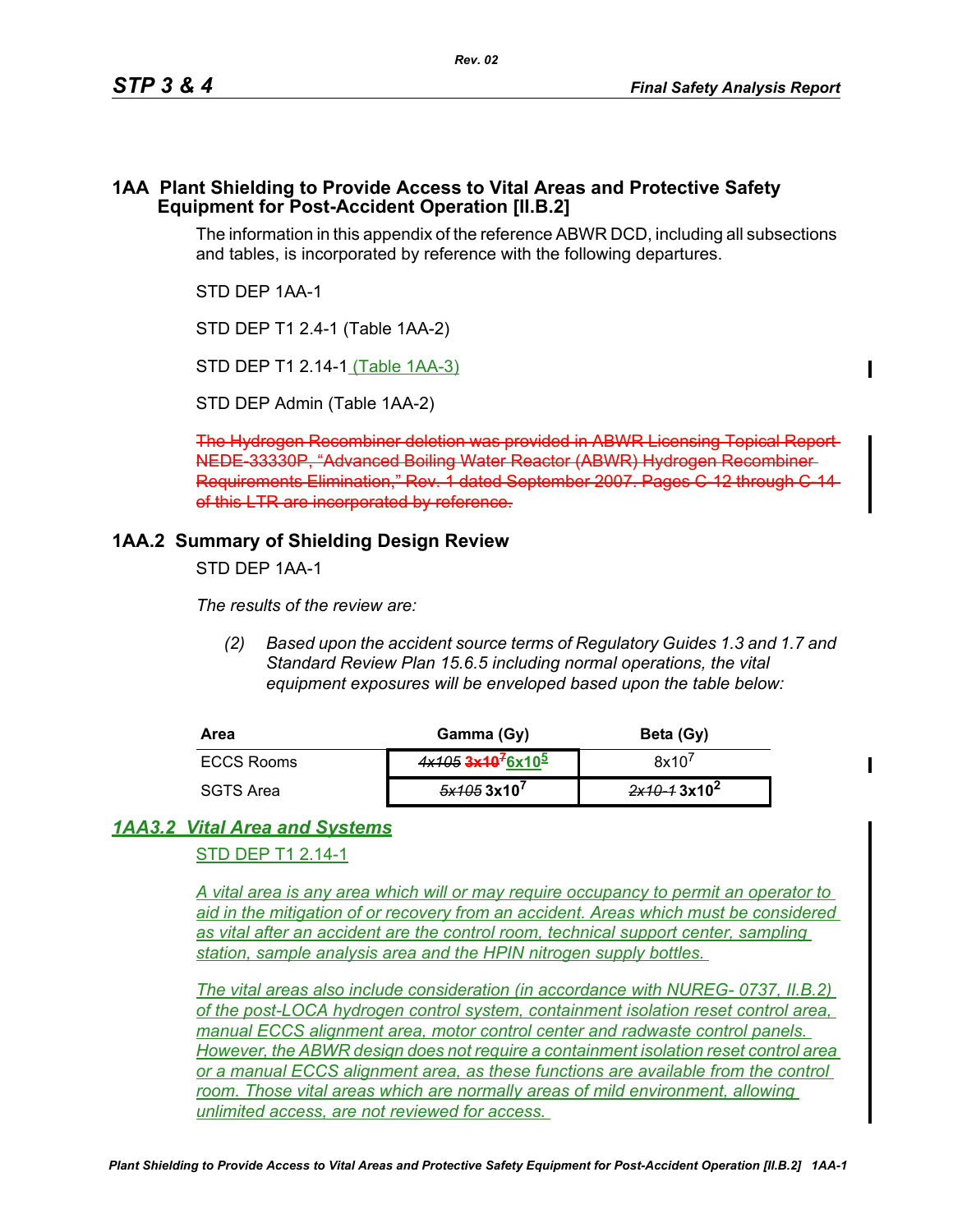*Essential systems specific to the ABWR to be considered post-accident are those for the ECCS, fission product and combustible gas control and the auxiliary systems necessary for their operation (i.e., instrumentation, control and monitoring, power, cooling water, and air cooling).*

### **1AA.5.1.2 Emergency Core Cooling Systems and Auxiliaries**

STD DEP T1 2.4-1

*The fuel pool cooling function (Subsection 1.2.2.7.2) is also included on the basis that a recently unloaded fuel batch could require continued cooling during the post-accident period.* This function is also supplemented by the RHR Fuel Pool Cooling Mode as described in *Section* Subsection 9.1.3.2. *The* RHR *equipment is environmentally qualified, so access is not required and redundancy is included in system components.*

### *1AA.5.1.3 Combustible Gas Control Systems and Auxiliaries*

### STD DEP T1 2.14-1

*Flammability control in the primary containment is achieved by an inert atmosphere during all plant operating modes except* for *operator access for* during *refueling and maintenance and a recombiner system to control oxygen produced by radiolysis The high pressure nitrogen (HPIN) gas supply is described in Subsection 1.2.2.12.13. The Containment Atmospheric Monitoring System (CAMS) measures and records containment oxygen/hydrogen concentrations under post-accident conditions. It is automatically initiated by detection of a LOCA (Subsection 7.6.1.6). Table 1AA-3 lists the combustible gas control principal components and their locations.*